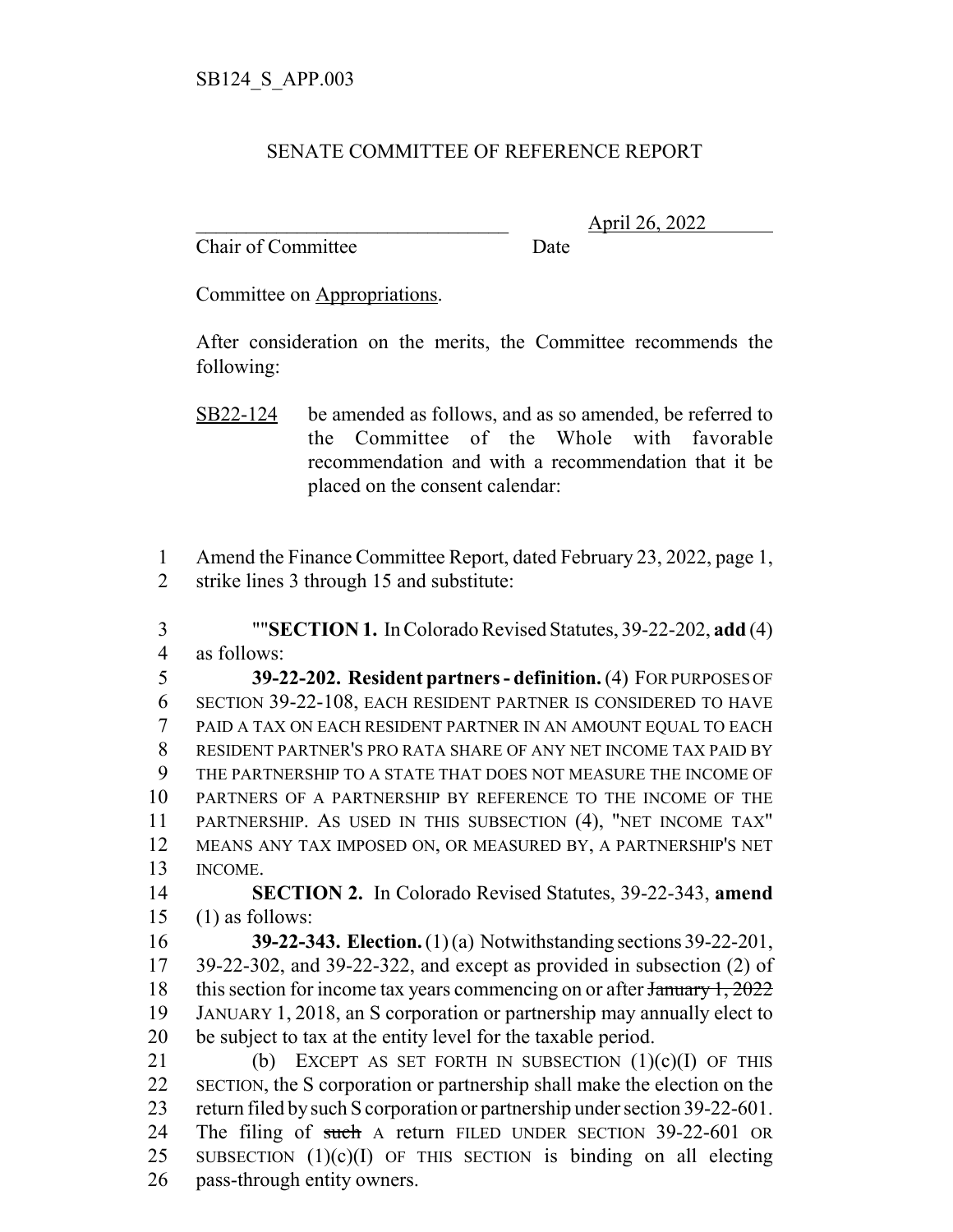(c) (I) FOR INCOME TAX YEARS COMMENCING ON OR AFTER JANUARY 1, 2018, BUT PRIOR TO JANUARY 1, 2022, THE S CORPORATION OR PARTNERSHIP MUST MAKE THE ELECTION ON OR AFTER SEPTEMBER 1, 2023, BUT BEFORE JULY 1, 2024, IN A COMPOSITE AMENDED TAX RETURN FOR ALL OF THE YEARS FOR WHICH THE ELECTION IS MADE THAT IS FILED ON BEHALF OF THE S CORPORATION OR PARTNERSHIP AND ALL OF THE ELECTING PASS-THROUGH ENTITY OWNERS.THE DEPARTMENT OF REVENUE SHALL ESTABLISH THE RETURN, WHICH SHALL NOT INCLUDE ANY CHANGES TO THE PAST RETURNS OTHER THAN THOSE THAT ARE DIRECTLY RELATED TO THE ELECTION. THE PROVISIONS OF SECTIONS 39-21-107 (2) AND 11 39-21-108 (1) SHALL NOT APPLY TO THE PAYMENT OR REFUND OF THE TAX 12 MADE PURSUANT TO THE RETURN.

**(II) NOTWITHSTANDING ANY OTHER PROVISION OF LAW, IF AN S**  CORPORATION OR PARTNERSHIP FILES A RETURN SPECIFIED IN SUBSECTION (1)(c)(I) OF THIS SECTION, NEITHER THE S CORPORATION OR PARTNERSHIP NOR THE ELECTING PASS-THROUGH ENTITY OWNERS SHALL INCUR ANY PENALTIES FOR FILING LATE NOR OWE INTEREST ON SUCH AMOUNTS, AND THE DEPARTMENT SHALL NOT BE REQUIRED TO PAY PENALTIES OR 19 INTEREST ON ANY AMOUNTS OWED TO THE TAXPAYERS.

20 (III) NOTWITHSTANDING THE DATES PROVIDED IN SUBSECTION (1)(c)(I) OF THIS SECTION, THE DEPARTMENT SHALL HAVE ONE YEAR FROM THE DATE THE COMPOSITE AMENDED TAX RETURN IS FILED TO REVIEW THE RETURN AND MAKE A WRITTEN PROPOSED ADJUSTMENT IN ACCORDANCE WITH SECTION 39-21-103. THE DEPARTMENT MUST MAKE ANY ASSESSMENT WITHIN ONE YEAR AFTER A FINAL DETERMINATION IS MADE UNDER SECTION 39-21-103 (8). ANY FINAL DETERMINATION MADE AS 27 SPECIFIED IN THIS SUBSECTION  $(1)(c)(III)$  MAY BE ENFORCED AT ANY TIME WITHIN SIX YEARS FROM THE DATE OF THE FINAL DETERMINATION.".

Renumber succeeding sections accordingly.

30 Page 1, line 27, strike "section  $39-22-606$  (5)(c)(I)" and substitute 31 "section  $39-22-606$   $(5)(c)(H)$  THE REQUIREMENT TO MAKE ESTIMATED PAYMENTS UNDER SECTION 39-22-606".

 Page 3, strike lines 22 through 24 and substitute "IS AN AMOUNT EQUAL TO THE SHARE OF THE TAX IMPOSED PURSUANT TO SECTION 39-22-344 (1) ON THE ELECTING PASS-THROUGH ENTITY WITH RESPECT TO THE ELECTING

PASS-THROUGH ENTITY OWNER'S INCOME.".

Page 4, after line 40 insert:

"**SECTION 8. Appropriation.** (1) For the 2022-23 state fiscal